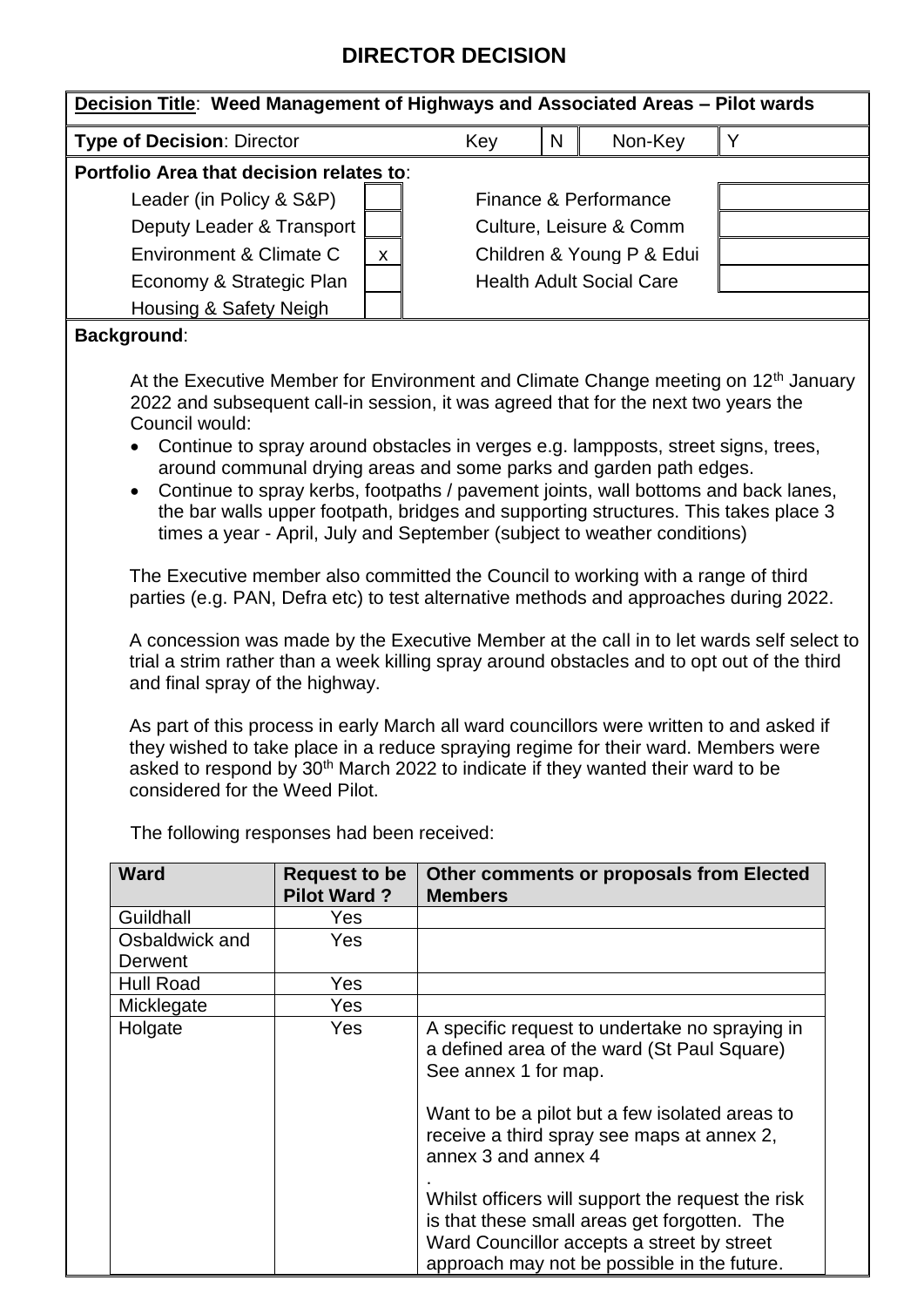| Fishergate        | Yes.       | Happy to be a pilot ward but a specific request<br>to undertake no spraying in a defined area of<br>the ward (2 x backstreets to be defined).<br>Ward Councillor accepts a street by street<br>approach may not be possible in the future<br>See map annex 5. |
|-------------------|------------|---------------------------------------------------------------------------------------------------------------------------------------------------------------------------------------------------------------------------------------------------------------|
| Wheldrake         | <b>Yes</b> | Happy to be a pilot ward but a specific request<br>for there to be no highway spraying at all in<br>Elvington see annex 6 for a map                                                                                                                           |
| <b>Rural West</b> | <b>Yes</b> | Happy to be a pilot ward but a specific request<br>for Skelton to be excluded from the trial and<br>receive a third treatment see annex 7                                                                                                                     |

## **Options and analysis**

The principal options are :

- a) Agree to all of the requests listed in the table above
- b) Reject the suggested requests listed in the table above and only approve those wards that have outlined a 'whole ward' approach

## **Other considerations**

The contract for the highway weed treatment has been let for 2022 and 2023. The contractor has been informed of the proposals being considered by Ward Councillors and the possibility of Pilot wards. In addition, Public Realm teams have commenced spraying in wards who have not put themselves forward as a Pilot ward but will need to commence on strimming activities over the coming weeks.

A non standard approach with specific areas excluded from spraying is more complicated for the contractor to deliver and the risk of mistakes through human error much greater. However, this is a trial pilot and therefore on the basis that lessons are to be learnt there is benefit to accepting these limited and constrained variations. If they were more complex the recommendation would not be to approve, but on the basis they are relatively easily defined they can be added to the trial.

This proposal supports and contributes to the following Council Plan priority - a greener and cleaner city.

In compliance with the Council's risk management strategy the main risks that have been identified in this report are that a decision is not made on a proposed weed treatment option which could in turn damage the Council's image and reputation. A reduced weed treatment regime could result in increased complaints, but the Ward Councillors have requested these changes.

| <b>Implications: Crime &amp; Disorder</b> |  | <b>Equalities</b> | Other:          |  |
|-------------------------------------------|--|-------------------|-----------------|--|
| <b>Human Resources</b>                    |  | Legal             | Highways        |  |
| Financial                                 |  |                   | <b>Property</b> |  |
| <b>Decision</b><br>18 May 2022<br>Date:   |  |                   |                 |  |